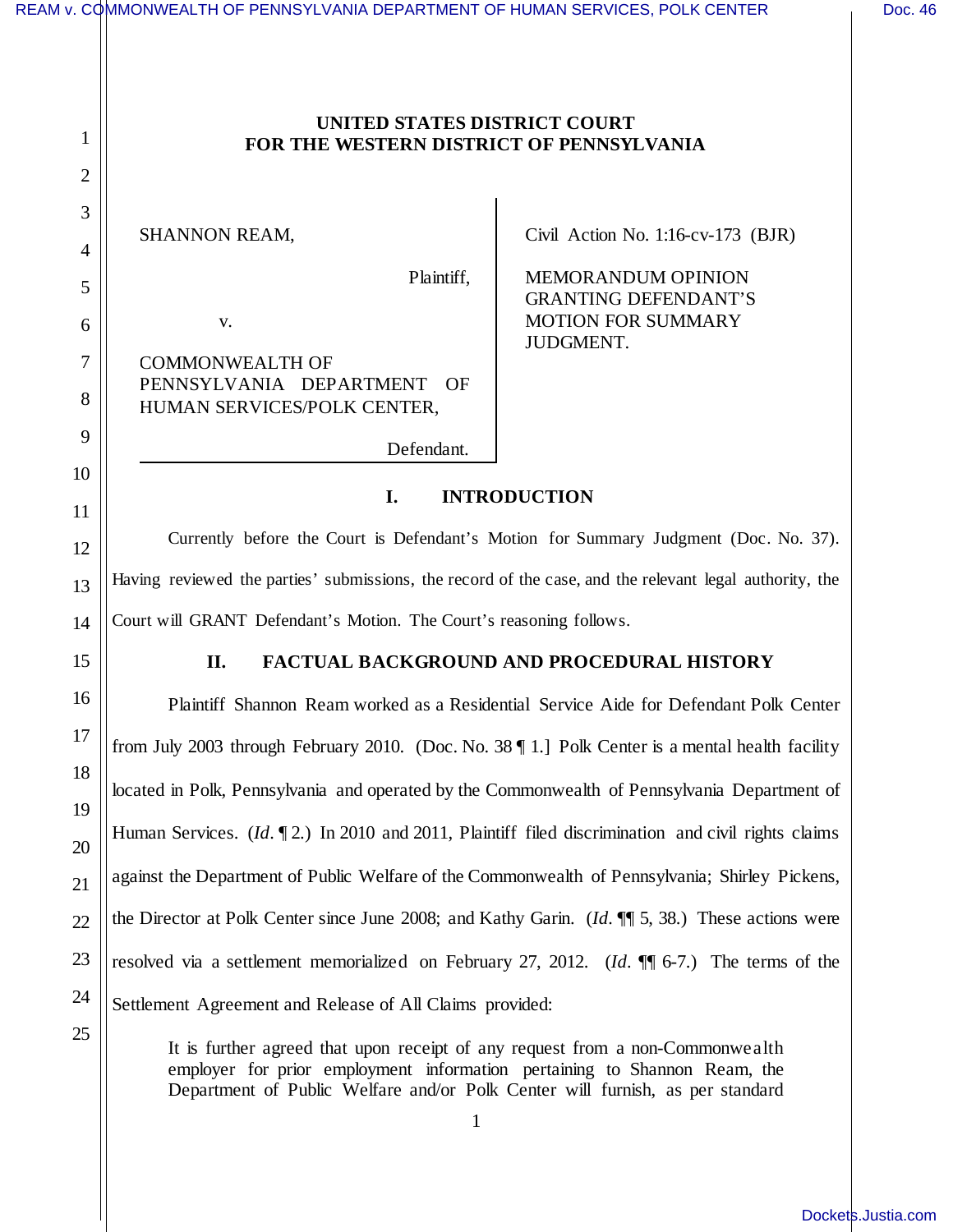procedure, Shannon Ream's length of service and position prior to separation. Requests for prior employment information from Commonwealth employers will be processed in accordance with standard policy and procedure.

(*Id.* ¶ 10.)

In 2012 Plaintiff applied for a Corrections Officer Trainee position with the Pennsylvania Department of Corrections at the State Correctional Institutions at Albion, Forest, Mercer, Cambridge Springs, and Venango County. (*Id.* ¶ 11.) In her application, Plaintiff listed Polk Center as a previous employer. (*Id.* ¶ 12.) Plaintiff received a letter dated October 23, 2012 from the State Correctional Institution at Mercer ("SCI-Mercer") extending a conditional offer of employment as a Corrections Officer Trainee. (*Id.* 13.) The offer letter provided that an appointment date could not be established until Plaintiff successfully passed a required medical examination and TB test, received a satisfactory background check, and met other requirements. (*Id.* ¶ 14.) "Additionally," the letter stated, Plaintiff's "actual appointment as a Corrections Officer Trainee is contingent upon the availability of Corrections Officer Trainee positions, Central office approval to hire, and our ability to appoint you within the Civil Service rules." (*Id.*)

In his role as Field Human Resources Officer at SCI-Mercer in 2012-2013, John Biondo was familiar with Plaintiff's application for employment. (*Id.* ¶ 21.) At no point during the consideration of Plaintiff's application was a call placed to Polk Center to obtain prior employment information; Biondo never spoke to anyone at Polk Center about Plaintiff; and Plaintiff has no knowledge of Shirley Pickens ever speaking to anyone at SCI-Mercer in 2012. (*Id.* ¶¶ 25-27.) Pickens testified that from the time Plaintiff's prior litigation was settled in February 2012 until the present, she did not have any contact with anyone from the Department of Corrections regarding Plaintiff. (*Id.* ¶ 38.)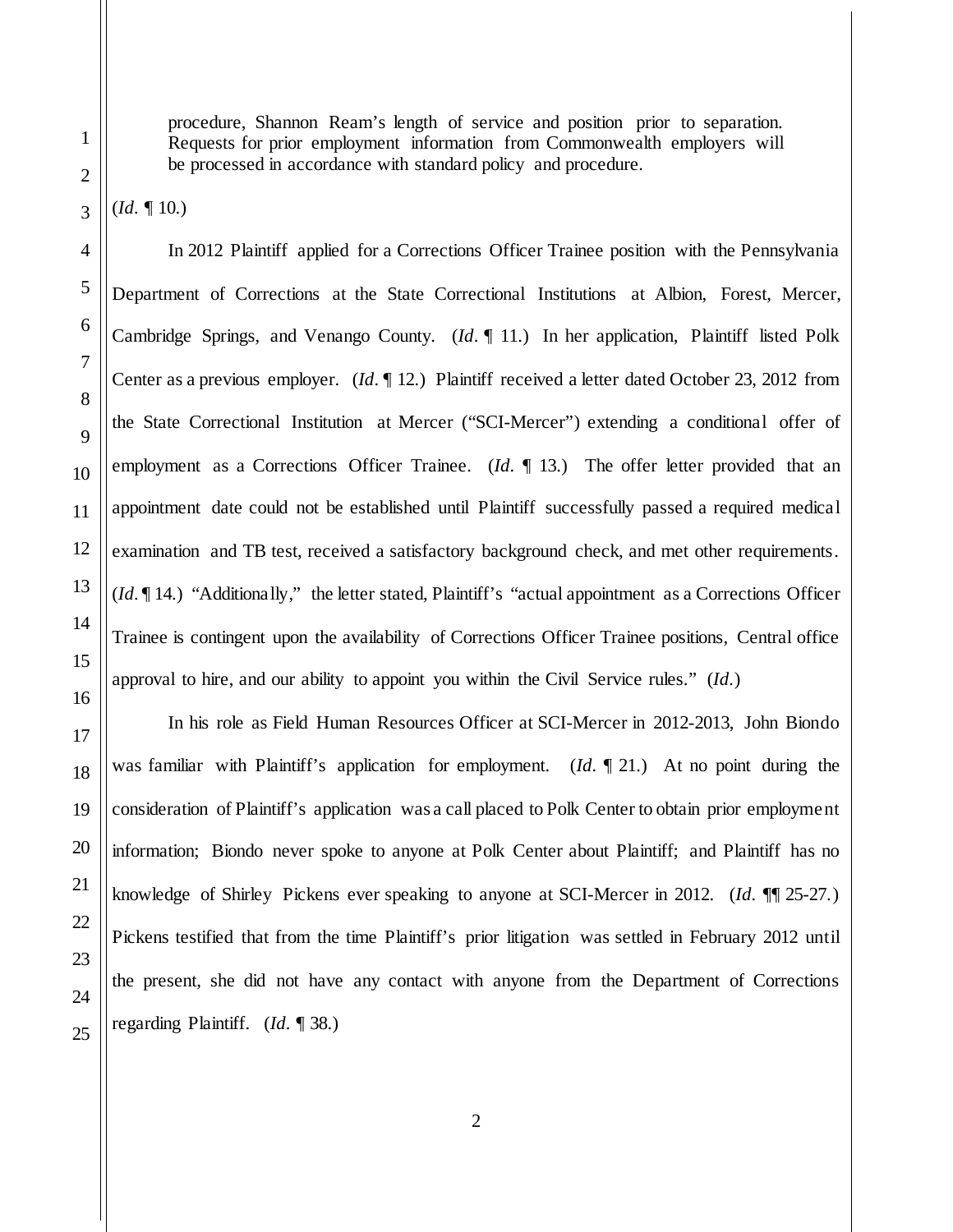A pre-printed form was sent by Biondo's office, under his signature, to the personal references and previous employers listed on Plaintiff's employment application, which included Polk Center, in order to obtain information about previous employment. (*Id.* ¶ 24.) Robert Withey, Director of Human Resources at Polk Center, completed this form for Plaintiff, and it was received by Biondo's office on November 1, 2012. (*Id.* ¶¶ 28-29.) Other than Withey's response sent to Biondo, Plaintiff has no knowledge or information as to any other contact or communication from Polk Center to SCI-Mercer in 2012. (*Id.* ¶ 30.) The first page of the returned form from Polk Center gave Plaintiff's dates of employment, the classification that she worked under, and in the "Comments" section the notation "Decline to comment." (*Id.* ¶ 31.) Biondo testified that he did not interpret the notation "Decline to comment" as being a bad or negative reference from Polk Center, and that the notation was inconsequential in his consideration of Plaintiff's application. (*Id.* ¶¶ 33-34.)

On December 7, 2012, the Department of Corrections implemented a hiring freeze that covered all positions in all appropriations. (*Id.* ¶ 44.) That same day, a letter was sent to Plaintiff from the Department of Corrections Superintendent notifying her that, "effective immediately, SCI-Mercer is hereby rescinding the offer of conditional employment . . . as the conditions of the offer were not able to be satisfied." (Doc. No. 39-4.) Plaintiff received another letter, also dated December 7, 2012, from Theresa J. Coll, Field Human Resources Officer at SCI-Albion, which indicated that "Department of Corrections imposed a hiring freeze effective December 7, 2012 due to budgetary reasons." (Doc. No. 38 ¶ 45.) Plaintiff was never offered a Corrections Officer Trainee position after December 7, 2012. (*Id.* ¶ 46.)

On July 18, 2014, after Plaintiff completed an eleven month program at Venango Technical, she became a Licensed Practical Nurse ("LPN"). (*Id.* ¶ 47.) In November 2018,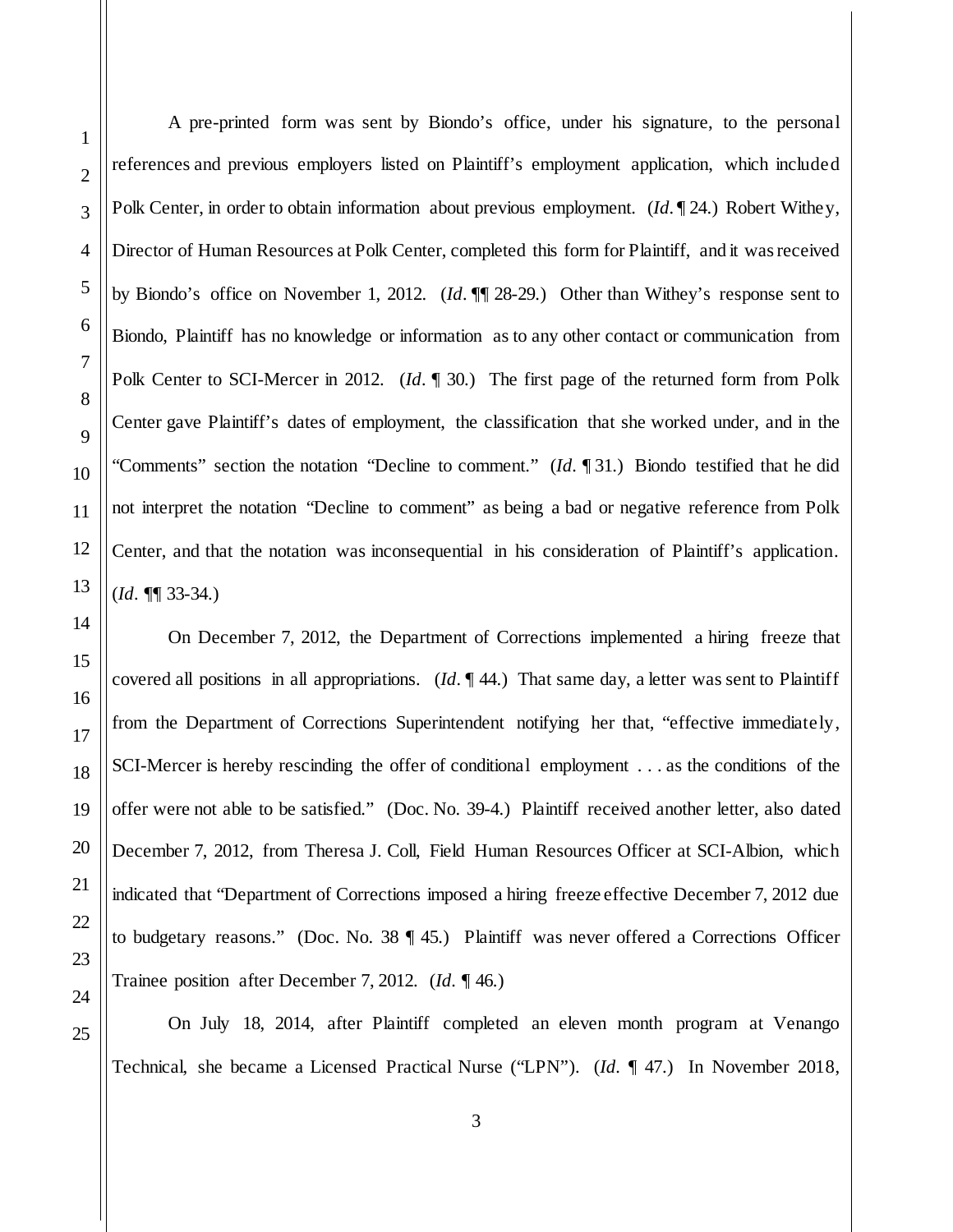1

2

3

Plaintiff applied for an LPN position at Turning Point, a drug and alcohol treatment facility. (*Id.* ¶ 48.) As the Director of Nursing at Turning Point in 2014 when Plaintiff applied for the position, Erin Darby was involved in the process of hiring employees. (*Id.* ¶ 49.) Plaintiff interviewed with Darby at the end of November 2014. (*Id.* ¶ 50.) After Plaintiff's interview, Darby contacted Polk Center and spoke by phone with a woman named Shirley concerning Plaintiff's employment. (*Id.* ¶ 51.) Darby remembers that the comments about Plaintiff were negative, and she felt the recommendation she received was not to hire Plaintiff. (*Id.* ¶ 53.)

Following this phone conversation, Darby contacted Plaintiff and informed her that Turning Point would not be hiring her because of a negative reference. (Doc. No. 43 \, 63.) Plaintiff then pleaded her case to get the job, which prompted Darby to tell her supervisor, "I feel like we need to hire [Plaintiff]. I feel like we need to give her a chance." (*Id.* ¶¶ 64-65.) Darby's supervisor stated that the decision was Darby's, and Darby decided to hire Plaintiff. (*Id.* ¶ 65.) Plaintiff started working at Turning Point on December 2, 2014, where she remains gainfully employed. (Doc. No.  $38 \text{ } \sqrt{\phantom{0}}$  55.)

Plaintiff filed this action in federal court on July 6, 2016, alleging post-employment retaliation in violation of Title VII of the Civil Rights Act, 42 U.S.C. §2000e *et seq*. Defendant's motion for summary judgment (Doc. No. 37) is now ripe.

## **III. STANDARD OF REVIEW**

Summary judgment is appropriate if "the pleadings, depositions, answers to interrogatories, and admissions on file, together with the affidavits, if any, show that there is no genuine issue as to any material fact and that the moving party is entitled to judgment as a matter of law." Fed. R. Civ. P. 56(c). In determining whether to grant summary judgment, a trial court must resolve all doubts against the moving party and examine the record in a light most favorable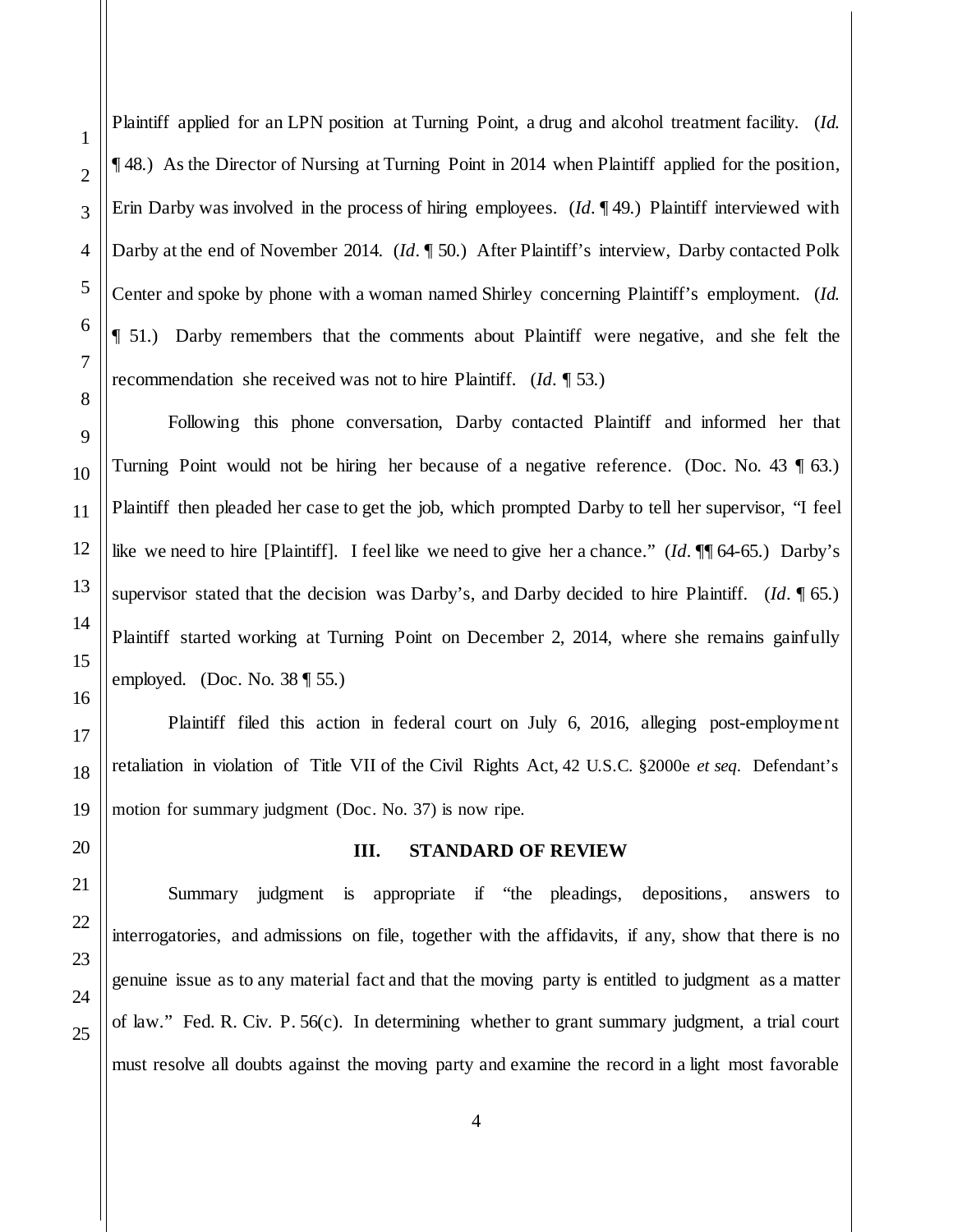to the non-moving party. *See United States v. Diebold, Inc.,* 369 U.S. 654 (1962). While the moving party bears the initial burden of showing the absence of a genuine issue of material fact, the non-moving party must raise "more than a mere scintilla of evidence in its favor" in order to overcome a summary judgment motion, and cannot survive by relying on "unsupported assertions, conclusory allegations, or mere suspicions." *Podobnik v. U.S. Postal Serv.,* 409 F.3d 584, 594 (3d Cir. 2005) (quoting *Celotex Corp. v. Catrett*, 477 U.S. 317, 325 (1986)); *Williams v. Borough of West Chester*, 801 F. 2d 458, 460 (3d Cir. 1989).

## **IV. DISCUSSION**

The anti-retaliation provisions of Title VII provide former employees with a legal recourse against post-employment retaliation. *Robinson v. Shell Oil Co.*, 519 U.S. 337, 346 (1997) ("It being more consistent with the broader context of Title VII and the primary purpose of  $\S$  704(a), we hold that former employees are included within  $\S$  704(a)'s coverage."). Under the burdenshifting analysis first established in *McDonnell Douglas Corp. v. Green*, 411 U.S. 792 (1973), the plaintiff must first establish a *prima facie* case of retaliation. In order to establish a *prima facie* case of post-employment retaliation, a plaintiff must establish three elements: (1) the plaintiff engaged in protected activity; (2) the employer took an adverse employment action against the employee; and (3) there was a causal connection between plaintiff's participation in the protected activity and the adverse employment action. *See Nelson v. Upsala College*, 51 F.3d 383, 386 (3d Cir. 1995). While the parties agree that the discrimination actions brought by Plaintiff in 2010 and 2011 constitute protected activity, they dispute whether the second and third elements are satisfied.

Adverse action under the retaliation provision "is not limited to discriminatory actions that affect the terms and conditions of employment," but rather encompass all actions which a reasonable employee would have found to be materially adverse. *See Burlington Northern and* 

1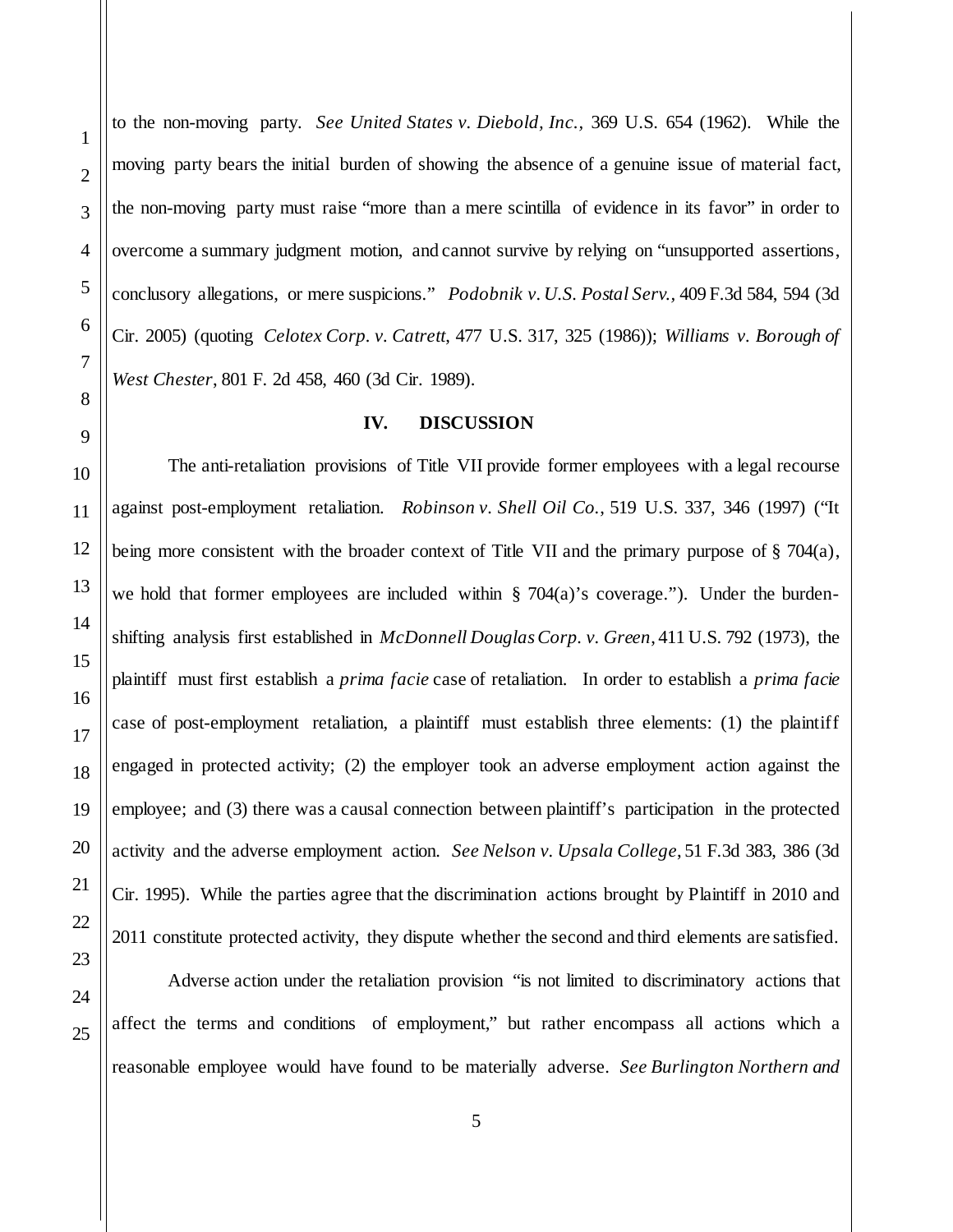*Santa Fe Railway Co. v. White,* 548 U.S. 53, 64–70 (2006). Plaintiff alleges two instances of adverse action: First, when Defendant returned a reference form for Plaintiff to SCI Mercer with the statement "Decline to comment" in the section reserved for comments, and second, when Defendant allegedly provided a negative job reference for Plaintiff to Turning Point.

Plaintiff has not established that Defendant's statement "Decline to comment" in a reference form Plaintiff constitutes an adverse employment action. The 2012 Settlement between Plaintiff and Defendant required Defendant to respond to a prospective employer's request for information pertaining to Plaintiff by "furnish[ing], as per standard procedure, Shannon Ream's length of service and position prior to separation." (Doc. No. 38 ¶ 10.) The reference form provided to SCI Mercer does precisely that by stating that Plaintiff worked full-time as a Residential Services Aide from 2003 to 2010. (Doc. No. 39-2 at 22.) Defendant was under no obligation to provide further comment, and prudently chose not to given Defendant's antagonistic history with Plaintiff. In the absence of anything positive Defendant wished to convey, declining to comment was an effective way for Defendant to complete the reference form honestly without committing a post-employment adverse action. Moreover, there is no evidence that SCI Mercer perceived Defendant's declination to comment as negative, that SCI Mercer had any other communication with Defendant about Plaintiff, or that SCI Mercer rescinded the conditional offer of employment made to Plaintiff because of Defendant's employment reference.

25

1

2

3

4

5

6

7

8

9

10

11

12

13

14

15

Regarding the second alleged instance, Plaintiff has established that Defendant provided a negative employment reference to Turning Point by answering the question "Would you rehire this employee" with "No." The Court does not credit Defendant's implausible suggestion that Turning Point's interpretation of that response "as a negative reference is more a matter of miscommunication than a statement by Polk Center on Plaintiff's abilities." (Doc. No. 37 at 22.)